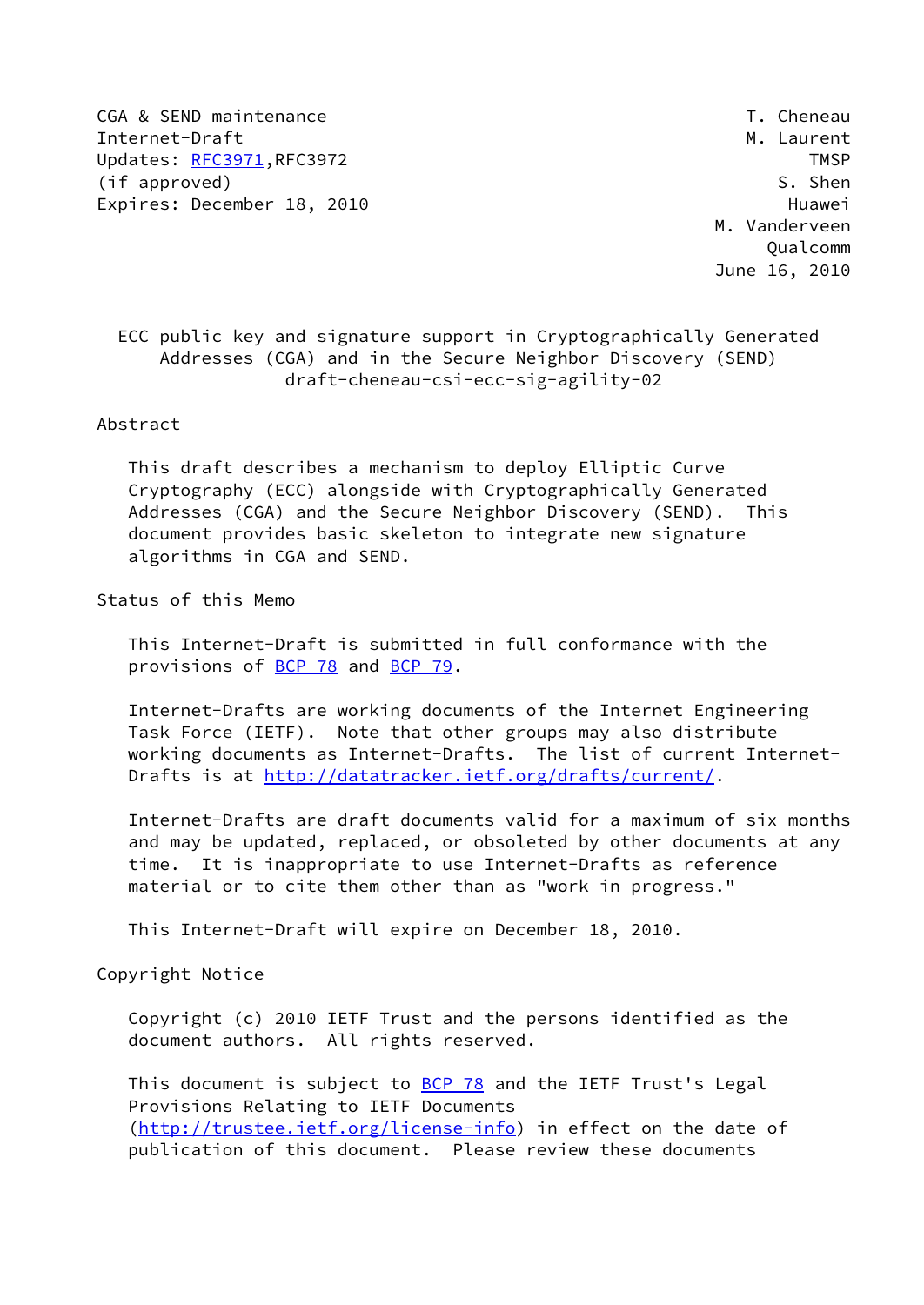carefully, as they describe your rights and restrictions with respect to this document. Code Components extracted from this document must include Simplified BSD License text as described in Section 4.e of the Trust Legal Provisions and are provided without warranty as described in the Simplified BSD License.

Table of Contents

| 3. |                                                              |                      |  |  |  |  |  |  |  |  |  |  |
|----|--------------------------------------------------------------|----------------------|--|--|--|--|--|--|--|--|--|--|
| 4. | Signature Type Identifier for ECC 6                          |                      |  |  |  |  |  |  |  |  |  |  |
|    | 5. Using ECDSA with Universal Signature Option $\frac{7}{2}$ |                      |  |  |  |  |  |  |  |  |  |  |
| 6. |                                                              |                      |  |  |  |  |  |  |  |  |  |  |
|    |                                                              |                      |  |  |  |  |  |  |  |  |  |  |
|    |                                                              |                      |  |  |  |  |  |  |  |  |  |  |
|    | 8.1. Normative References 10                                 |                      |  |  |  |  |  |  |  |  |  |  |
|    | 8.2. Informative References 10                               |                      |  |  |  |  |  |  |  |  |  |  |
|    | Appendix A. On the number of Universal Signature Options     |                      |  |  |  |  |  |  |  |  |  |  |
|    |                                                              | supported per CGA 12 |  |  |  |  |  |  |  |  |  |  |
|    | Appendix B. Note for future work 13                          |                      |  |  |  |  |  |  |  |  |  |  |
|    |                                                              |                      |  |  |  |  |  |  |  |  |  |  |
|    |                                                              |                      |  |  |  |  |  |  |  |  |  |  |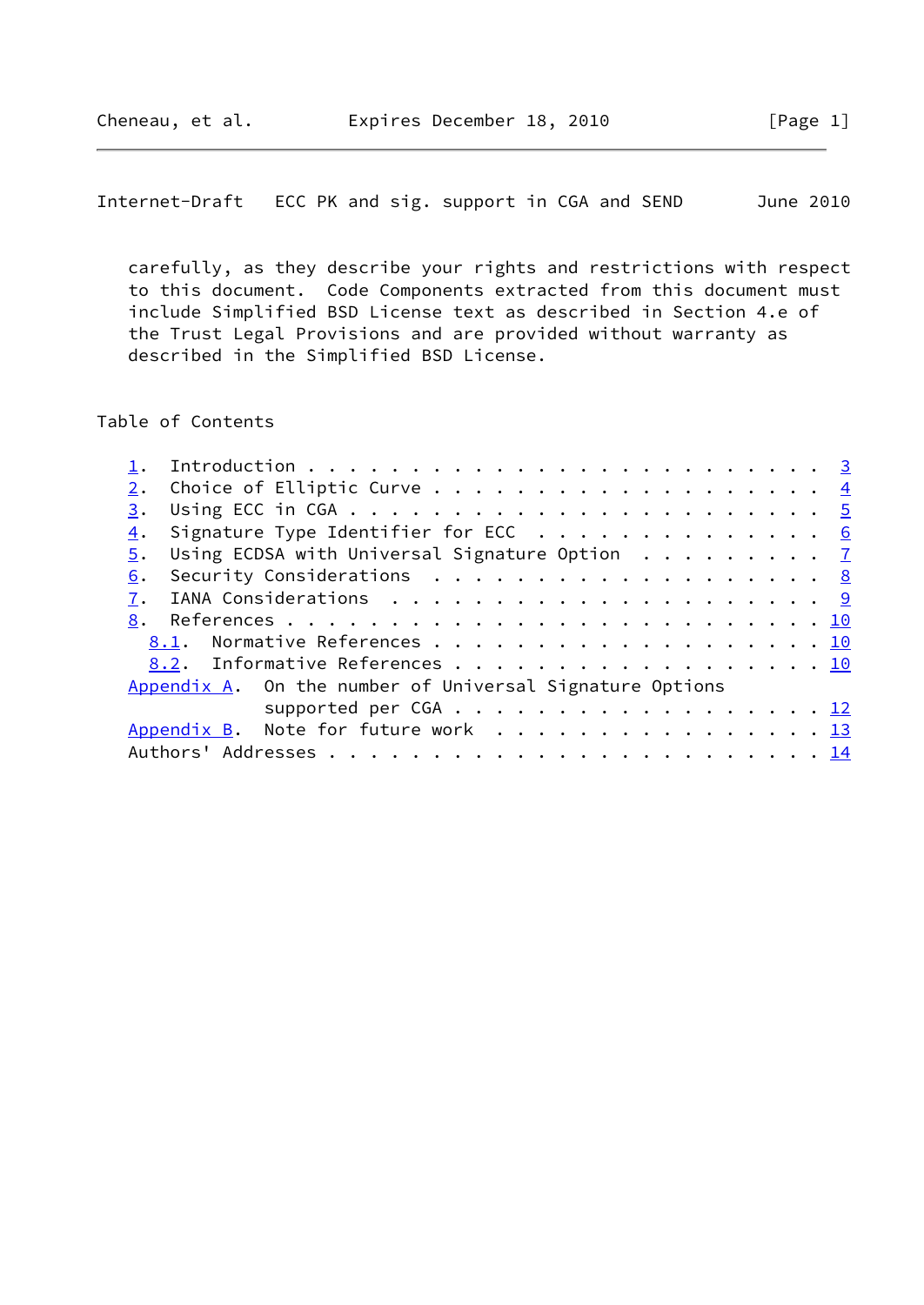Cheneau, et al. **Expires December 18, 2010** [Page 2]

<span id="page-2-1"></span>Internet-Draft ECC PK and sig. support in CGA and SEND June 2010

### <span id="page-2-0"></span>[1](#page-2-0). Introduction

 The usage scenarios associated with neighbor discovery have recently been extended to include environments with mobile or nomadic nodes. Many of these nodes have limited battery power and computing resources. Therefore, heavy public key signing algorithms like RSA are not feasible to support on such constrained nodes. Fortunately, more lightweight yet secure signing algorithms do exist and have been standardized, e.g. Elliptic Curve based algorithms.

 It is then a worthwhile goal to extend secure neighbor discovery to support this signing algorithm.

 The aim of this memo is to outline options for allowing Elliptic Curve Digital Signature Algorithm for nodes configured to perform secure neighbor discovery operations. The present document exposes how to use and deploy Elliptic Curve Cryptography in [\[RFC3972](https://datatracker.ietf.org/doc/pdf/rfc3972)] and [\[cheneau-csi-send-sig-agility](#page-10-4)]. It should be noted that the latter document has impacts on existing specification [\[RFC3971](https://datatracker.ietf.org/doc/pdf/rfc3971)].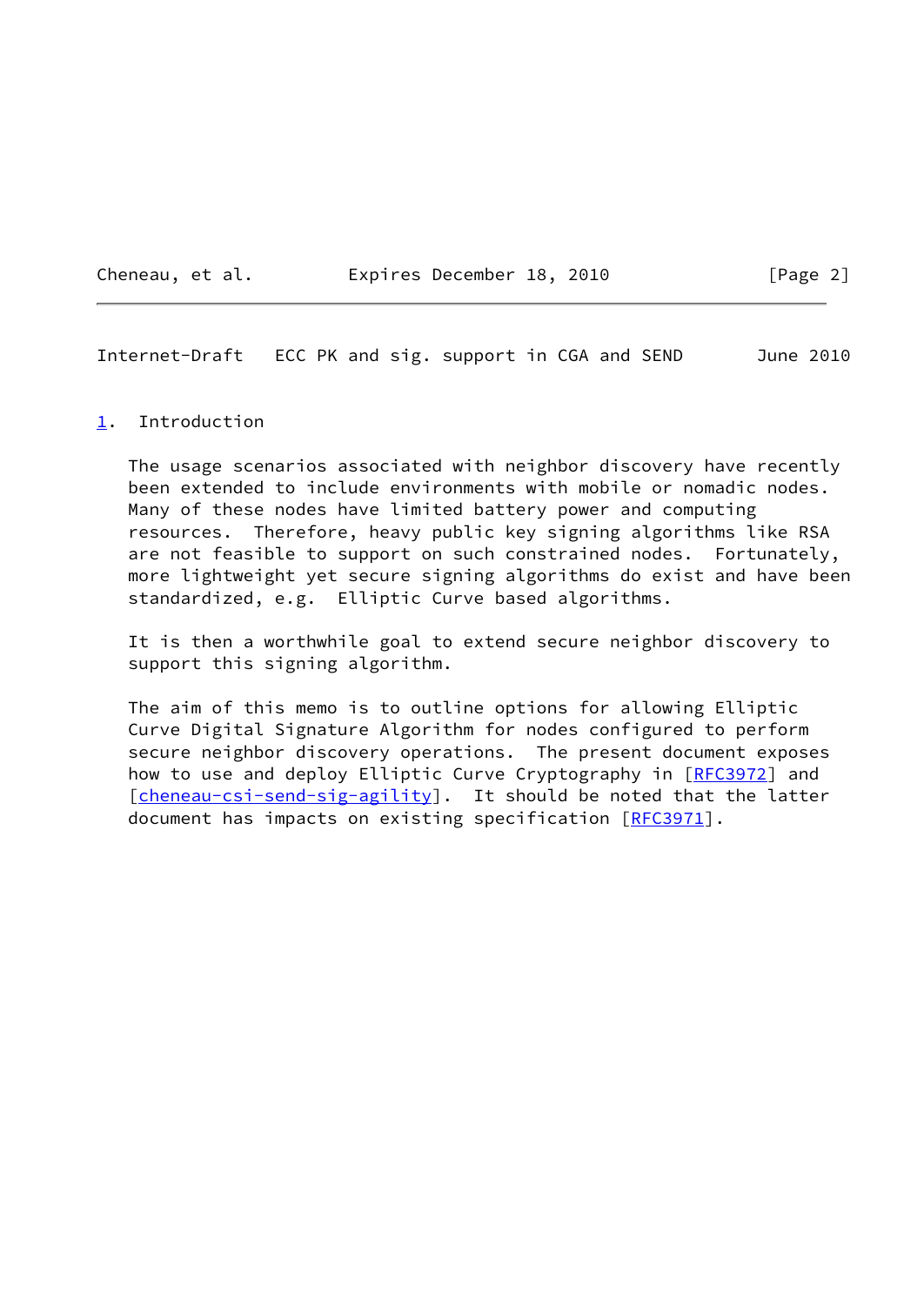Cheneau, et al. **Expires December 18, 2010** [Page 3]

<span id="page-3-1"></span>Internet-Draft ECC PK and sig. support in CGA and SEND June 2010

<span id="page-3-0"></span>[2](#page-3-0). Choice of Elliptic Curve

 This document follows NIST's recommendation on the usage of various Elliptic Curves as per [\[FIPS-186-3](#page-11-0)]. For the sake of simplicity, this document only describes the use of three proposed curves, namely curve P-256 (aka secp256r1), curve P-384 (aka secp384r1) and curve P-521 (aka secp521r1).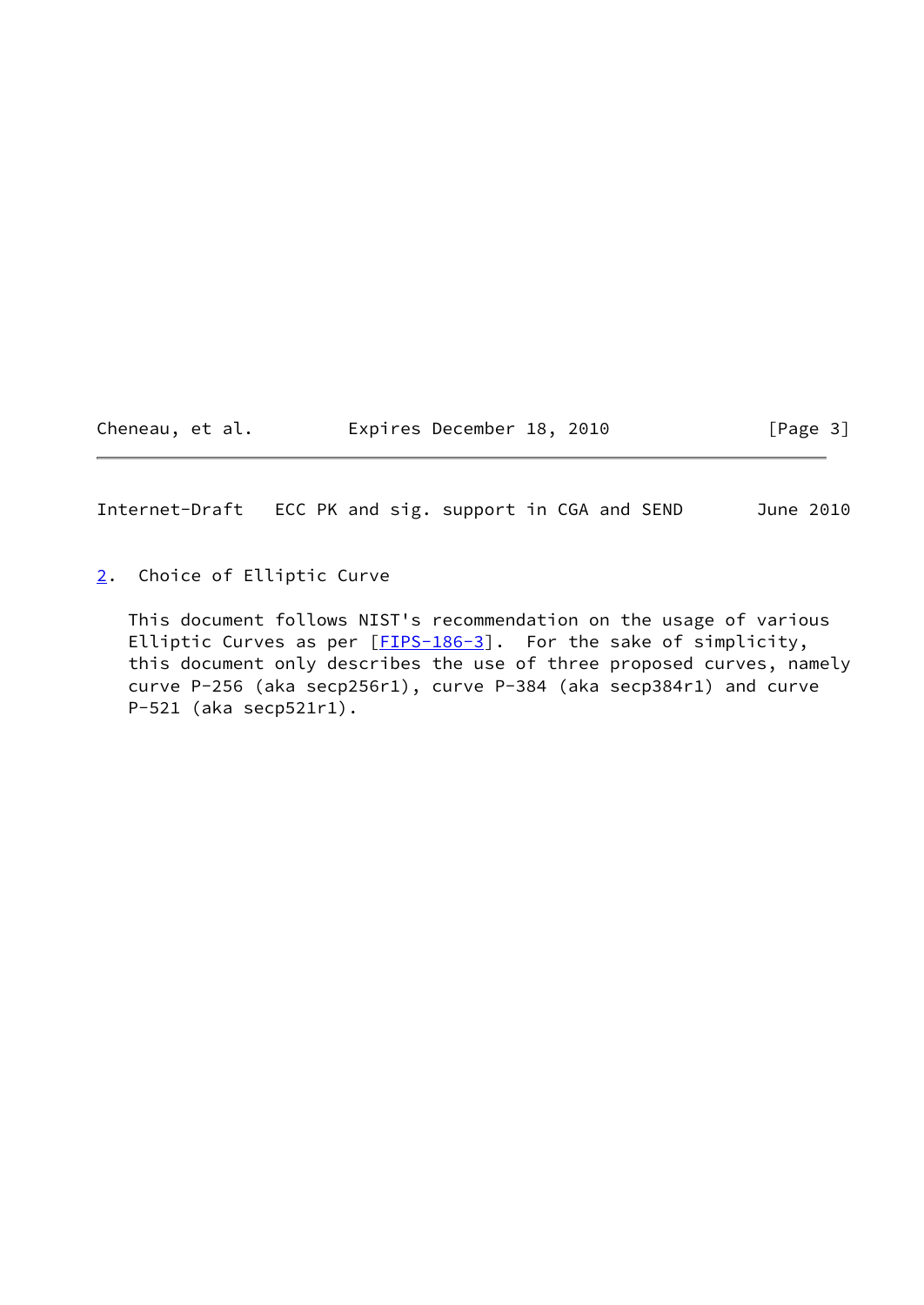<span id="page-4-1"></span>

| Cheneau, et al. | Expires December 18, 2010 |  | [Page 4] |
|-----------------|---------------------------|--|----------|
|-----------------|---------------------------|--|----------|

<span id="page-4-0"></span>[3](#page-4-0). Using ECC in CGA

 The CGA generation and verification processes remain unmodified from the processes described in  $[REC3972]$ . However, we extend [section](https://datatracker.ietf.org/doc/pdf/rfc3972#section-3) 3 of [RFC3972], as it contains RSA specific text. We add that, when ECDSA is used, the AlgorithmIdentifier, contained in ASN.1 structure of type SubjectPublicKeyInfo, must be the (unrestricted) id ecPublicKey algorithm identifier, which is OID 1.2.840.10045.2.1, and the subjectPublicKey MUST be formatted as an ECC Public Key, specified in **Section [2.2 of \[RFC5480\]](https://datatracker.ietf.org/doc/pdf/rfc5480#section-2.2)**.

 Note that the ECC key lengths are determined by the namedCurves parameter stored in ECParameters field of the AlgorithmIdentifier.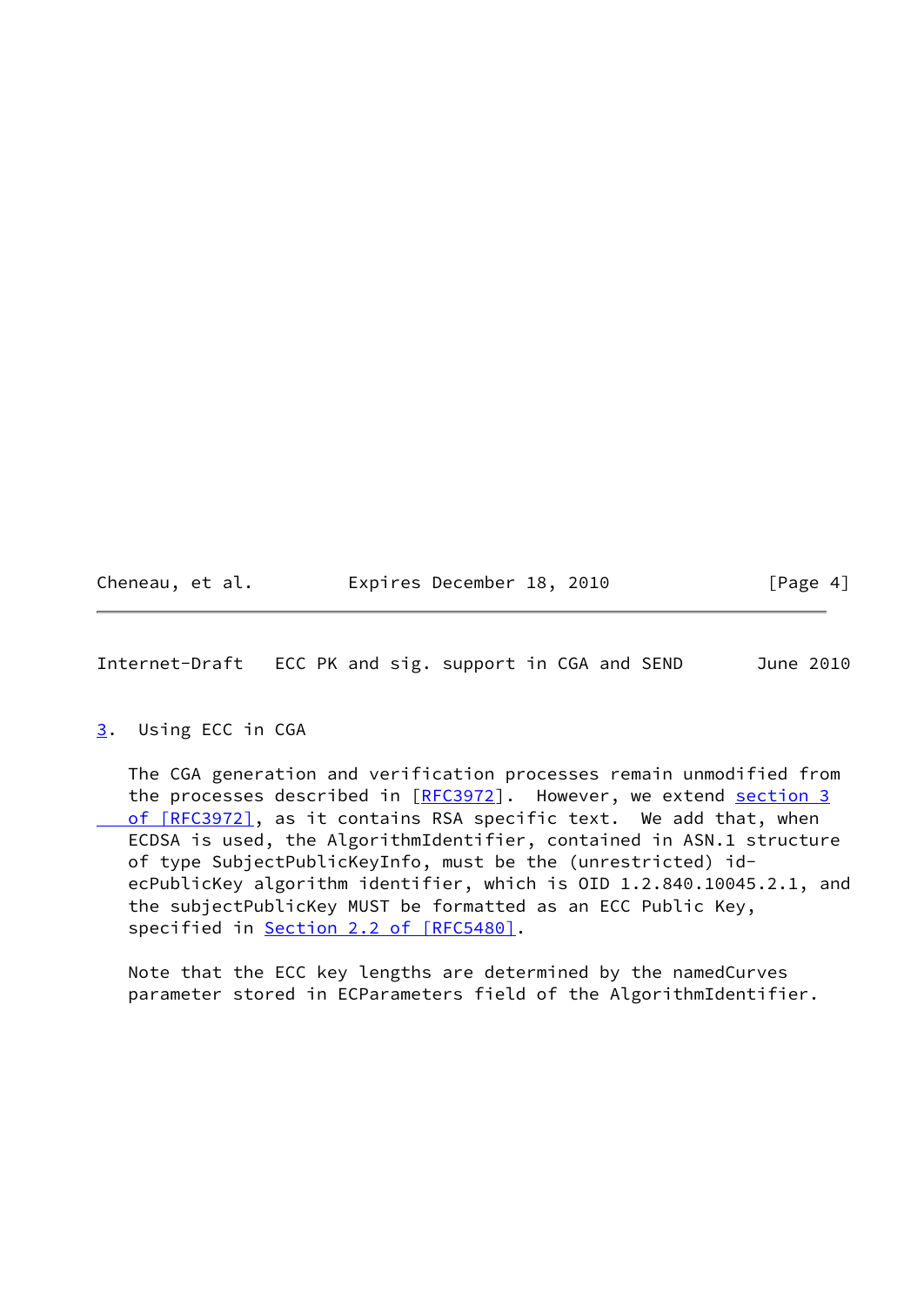<span id="page-5-1"></span>

| Cheneau, et al. | Expires December 18, 2010 | [Page 5] |
|-----------------|---------------------------|----------|
|-----------------|---------------------------|----------|

<span id="page-5-0"></span>[4](#page-5-0). Signature Type Identifier for ECC

In the document [\[cheneau-csi-send-sig-agility](#page-10-4)], a field named Signature Type Identifier is used by the Supported Signature Algorithm Option and the Universal Signature Option (that replaces the RSA Signature Option). This field indicates the Signature Algorithm available on the node to generate or verify the Digital Signature field of the Universal Signature Option.

 This document describes new values for three different signature algorithms. These values are extracted from the IANA-defined numbers for the IKEv2 protocol, i.e. IANA registry named "IKEv2 Authentication Method" and are the following:

o Value 9 is ECDSA with SHA-256 on the P-256 curve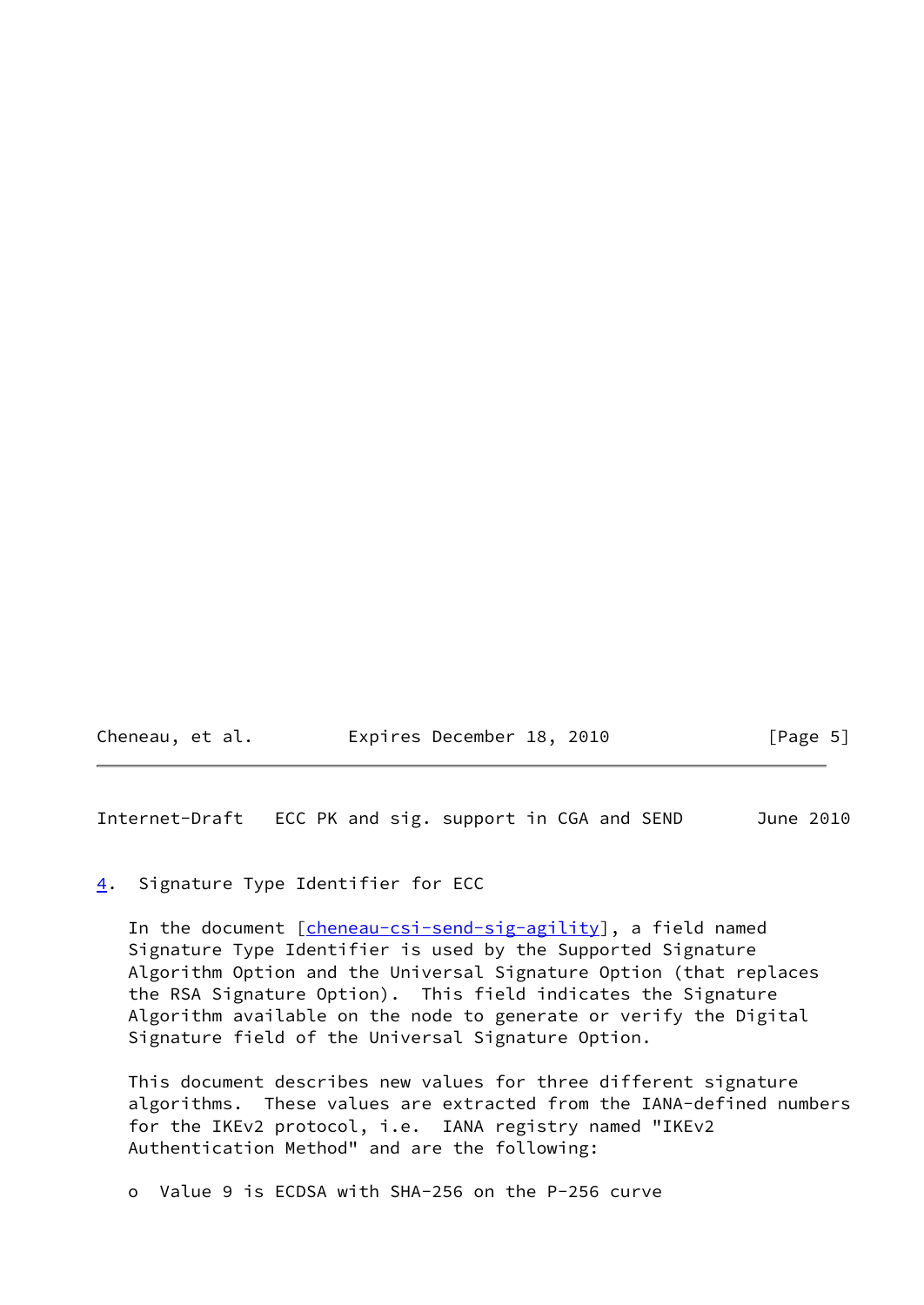|  |  |  | o Value 10 is ECDSA with SHA-384 on the P-384 curve |  |  |
|--|--|--|-----------------------------------------------------|--|--|
|  |  |  | o Value 11 is ECDSA with SHA-512 on the P-521 curve |  |  |

Cheneau, et al. Expires December 18, 2010 [Page 6]

<span id="page-6-1"></span>Internet-Draft ECC PK and sig. support in CGA and SEND June 2010

# <span id="page-6-0"></span>[5](#page-6-0). Using ECDSA with Universal Signature Option

The document [\[cheneau-csi-send-sig-agility](#page-10-4)] proposes the Universal Signature Option (extended from the RSA Signature Option of [\[RFC3971](https://datatracker.ietf.org/doc/pdf/rfc3971)]). This option adds a new Signature Type Identifier field that identifies the signature algorithm used during the generation of the digital signature field.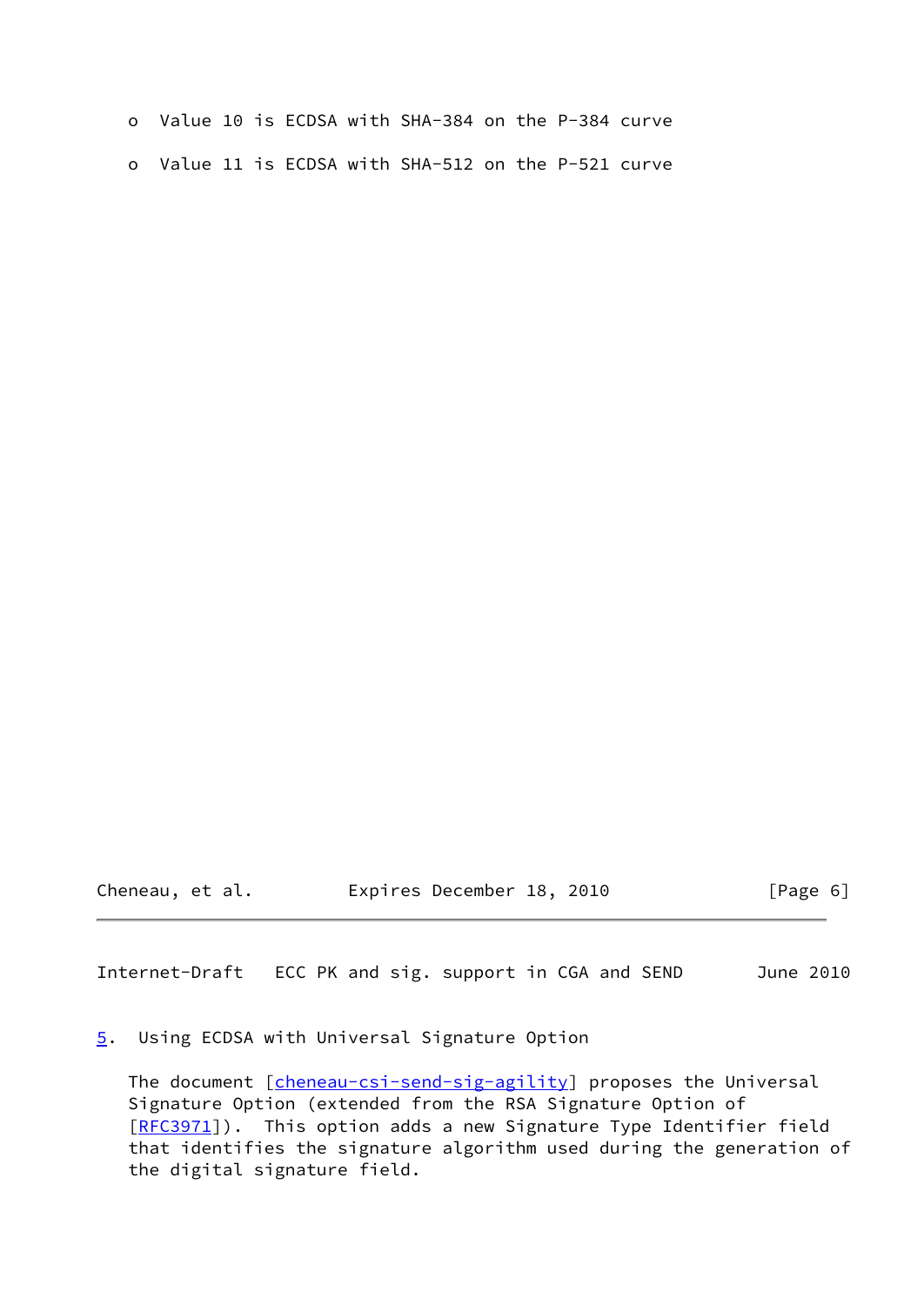When the value of the Signature Type Identifier field is 9, 10 or 11, this Digital Signature field is computed and verified using the ECDSA signature algorithm (as defined on [[SEC1\]](#page-11-1)) and hash function corresponding to the Signature Type Identifier field. The data on which the signature is performed are described in [\[cheneau-csi-send-sig-agility](#page-10-4)].

Cheneau, et al. **Expires December 18, 2010** [Page 7]

<span id="page-7-1"></span>Internet-Draft ECC PK and sig. support in CGA and SEND June 2010

<span id="page-7-0"></span>[6](#page-7-0). Security Considerations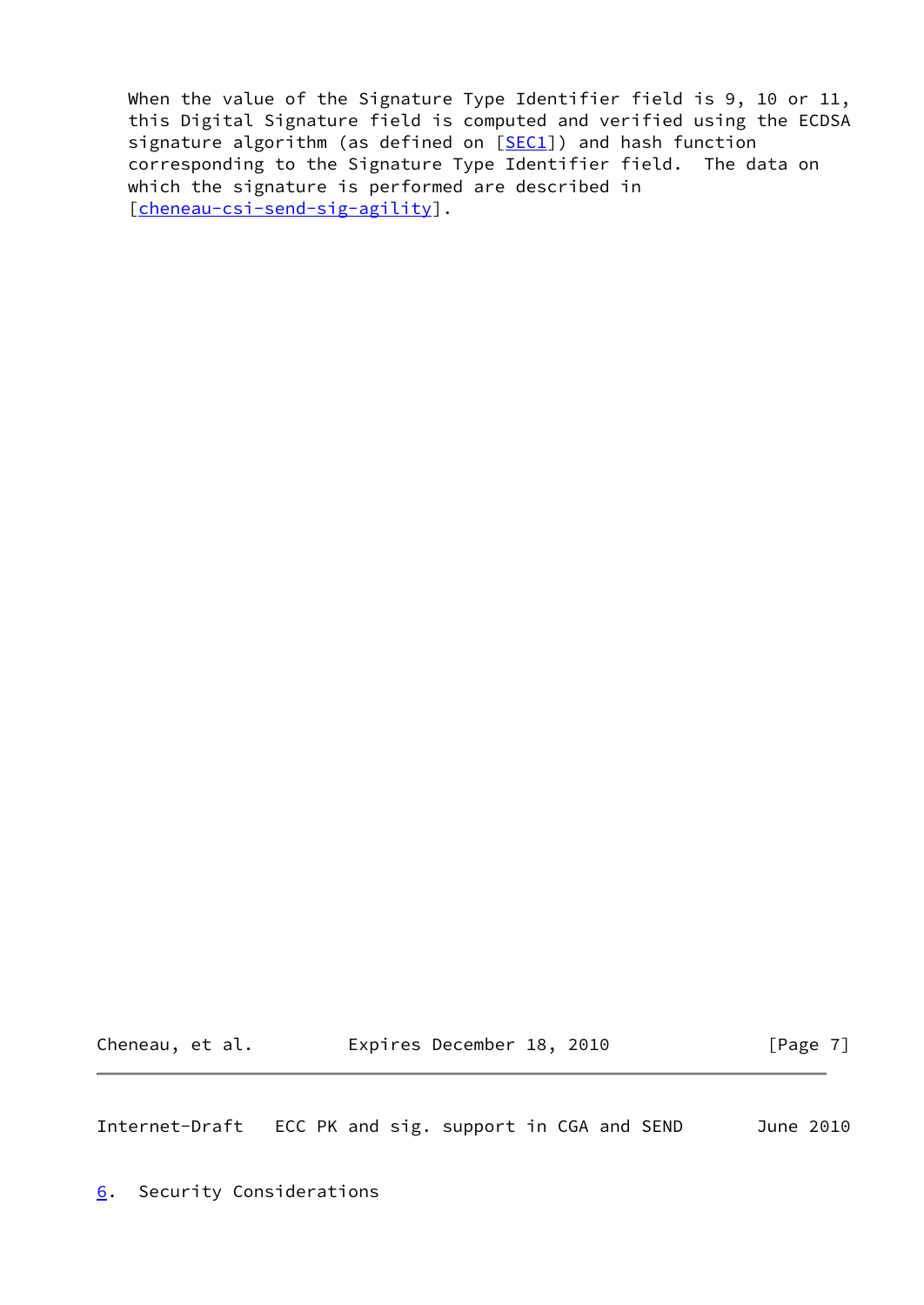This memo defines the usage of the ECC Public Key and Signature Algorithm in CGA and SEND. Table 1 (from [[SP800-57\]](#page-11-2)), presents a comparison between the length of the RSA keys and their equivalent (security-wise) ECC keys.

|       | RSA key length (bits)   ECC key length (bits) |
|-------|-----------------------------------------------|
| 3072  | 256                                           |
| 7680  | 384                                           |
| 15360 | 512                                           |

 Table 1: Strength equivalence between Elliptic Curve and RSA Public Keys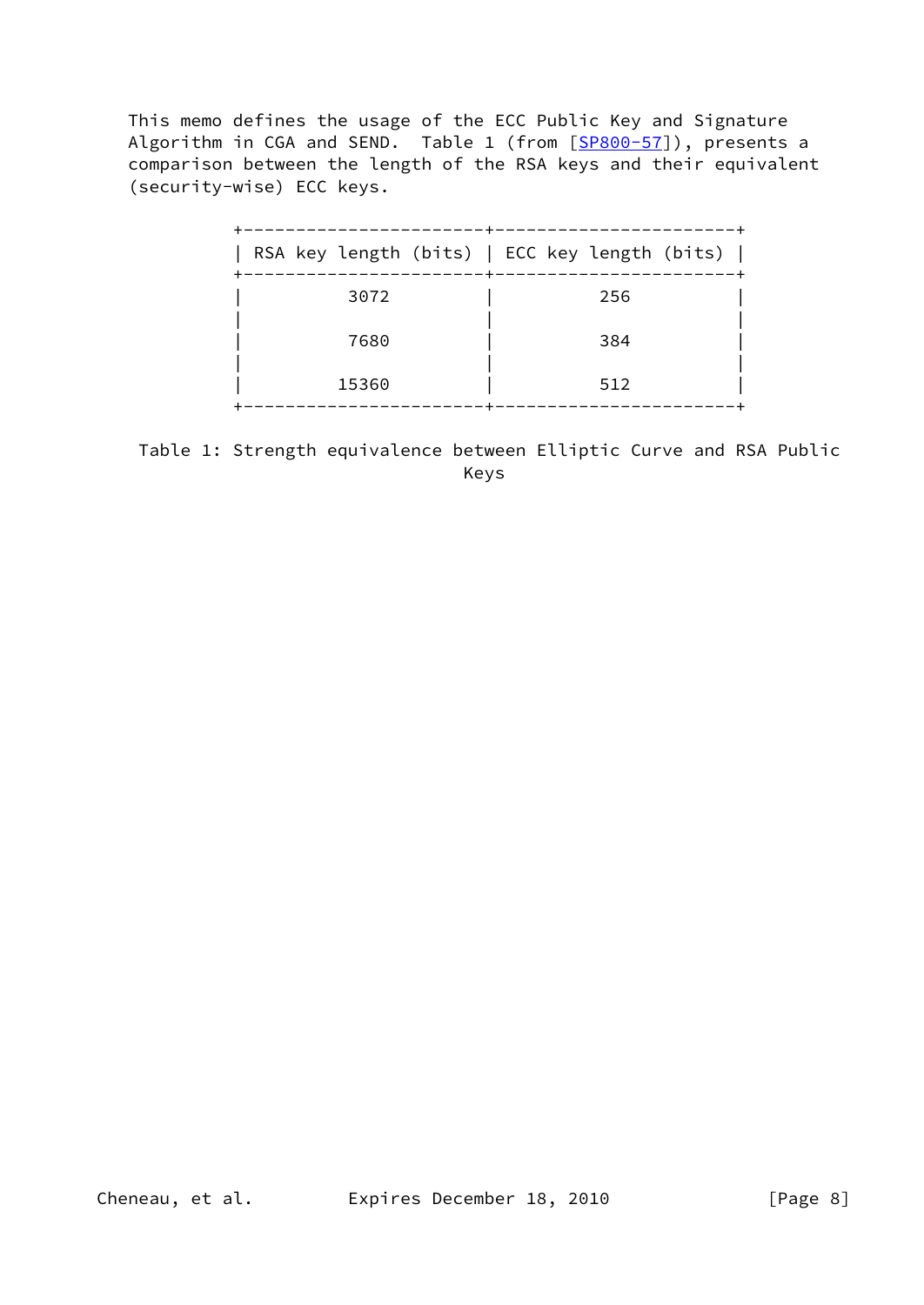# <span id="page-9-1"></span><span id="page-9-0"></span>[7](#page-9-0). IANA Considerations

This document does not request any new IANA allocations.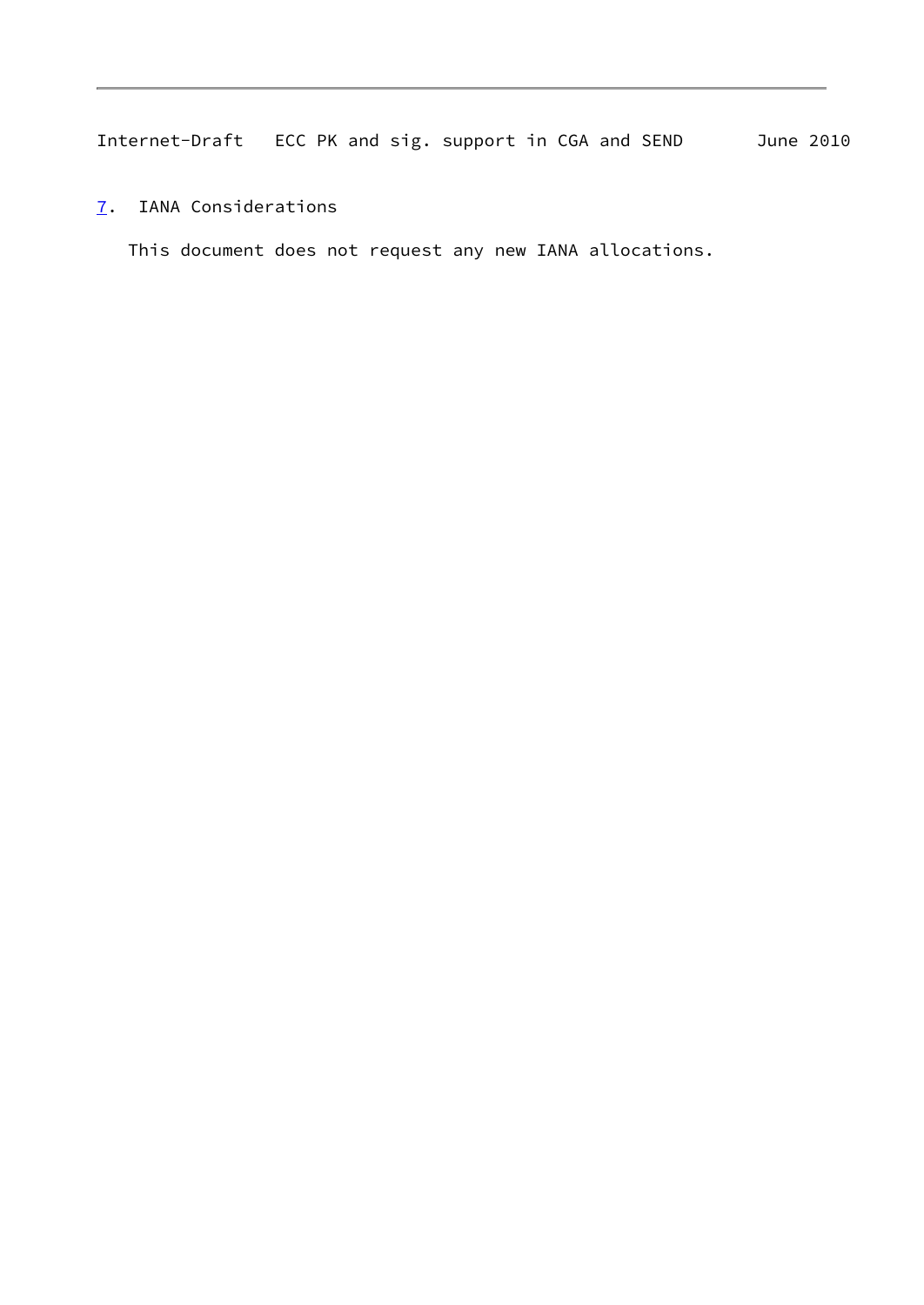#### <span id="page-10-1"></span><span id="page-10-0"></span>[8](#page-10-0). References

- <span id="page-10-2"></span>[8.1](#page-10-2). Normative References
	- [RFC3972] Aura, T., "Cryptographically Generated Addresses (CGA)", [RFC 3972,](https://datatracker.ietf.org/doc/pdf/rfc3972) March 2005.
	- [RFC3971] Arkko, J., Kempf, J., Zill, B., and P. Nikander, "SEcure Neighbor Discovery (SEND)", [RFC 3971,](https://datatracker.ietf.org/doc/pdf/rfc3971) March 2005.
	- [RFC5480] Turner, S., Brown, D., Yiu, K., Housley, R., and T. Polk, "Elliptic Curve Cryptography Subject Public Key Information", [RFC 5480](https://datatracker.ietf.org/doc/pdf/rfc5480), March 2009.

### <span id="page-10-4"></span>[cheneau-csi-send-sig-agility]

 Cheneau, T., Laurent, M., Shen, S., and M. Vanderveen, "Signature Algorithm Agility in the Secure Neighbor Discovery (SEND) Protocol", [draft-cheneau-csi-send-sig-agility-02](https://datatracker.ietf.org/doc/pdf/draft-cheneau-csi-send-sig-agility-02) (work in progress), June 2010.

## <span id="page-10-3"></span>[8.2](#page-10-3). Informative References

- [RFC2460] Deering, S. and R. Hinden, "Internet Protocol, Version 6 (IPv6) Specification", [RFC 2460](https://datatracker.ietf.org/doc/pdf/rfc2460), December 1998.
- [RFC3756] Nikander, P., Kempf, J., and E. Nordmark, "IPv6 Neighbor Discovery (ND) Trust Models and Threats", [RFC 3756](https://datatracker.ietf.org/doc/pdf/rfc3756), May 2004.
- [RFC4861] Narten, T., Nordmark, E., Simpson, W., and H. Soliman, "Neighbor Discovery for IP version 6 (IPv6)", <u>RFC 4861</u>, September 2007.

### [FIPS.180-2]

 National Institute of Standards and Technology, "Secure Hash Standard", FIPS PUB 180-2, August 2002, [<http://](http://csrc.nist.gov/publications/fips/fips180-2/fips180-2.pdf) [csrc.nist.gov/publications/fips/fips180-2/fips180-2.pdf](http://csrc.nist.gov/publications/fips/fips180-2/fips180-2.pdf)>.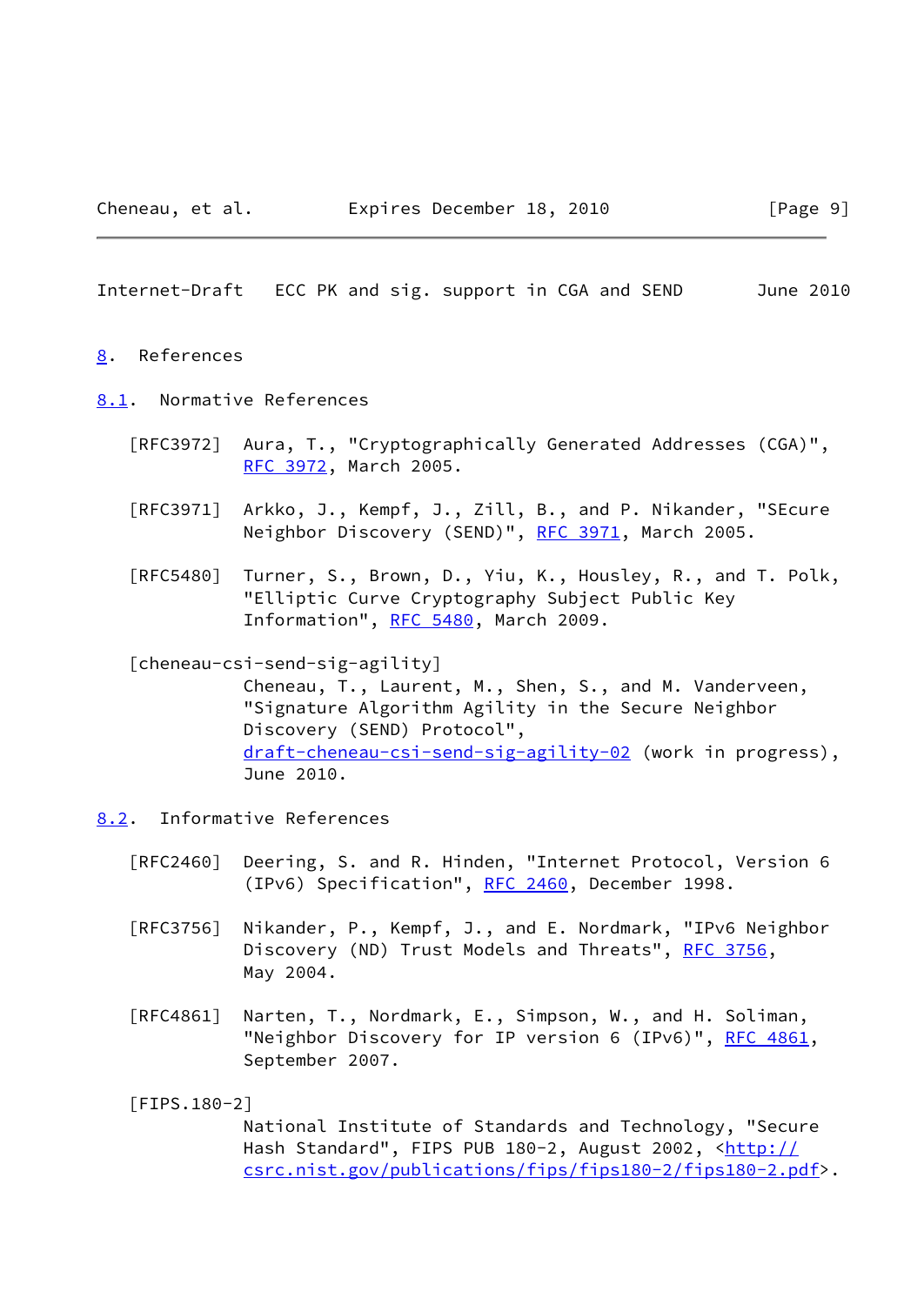<span id="page-11-0"></span> [FIPS-186-3] National Institute of Standards and Technology, "Digital Signature Standard", FIPS PUB 186-3, June 2009. [SP800-57]

<span id="page-11-2"></span> National Institute of Standards and Technology (NIST), "Special Publication 800-57: Recommendation for Key Management - Part 1 (Revised)", SP SP 800-57, March 2007.

| Cheneau, et al. | Expires December 18, 2010 |  | [Page 10] |
|-----------------|---------------------------|--|-----------|
|-----------------|---------------------------|--|-----------|

Internet-Draft ECC PK and sig. support in CGA and SEND June 2010

<span id="page-11-1"></span> [SEC1] Standards for Efficient Cryptography Group, "SEC 1: Elliptic Curve Cryptography", September 2000, <[http://secg.org>](http://secg.org).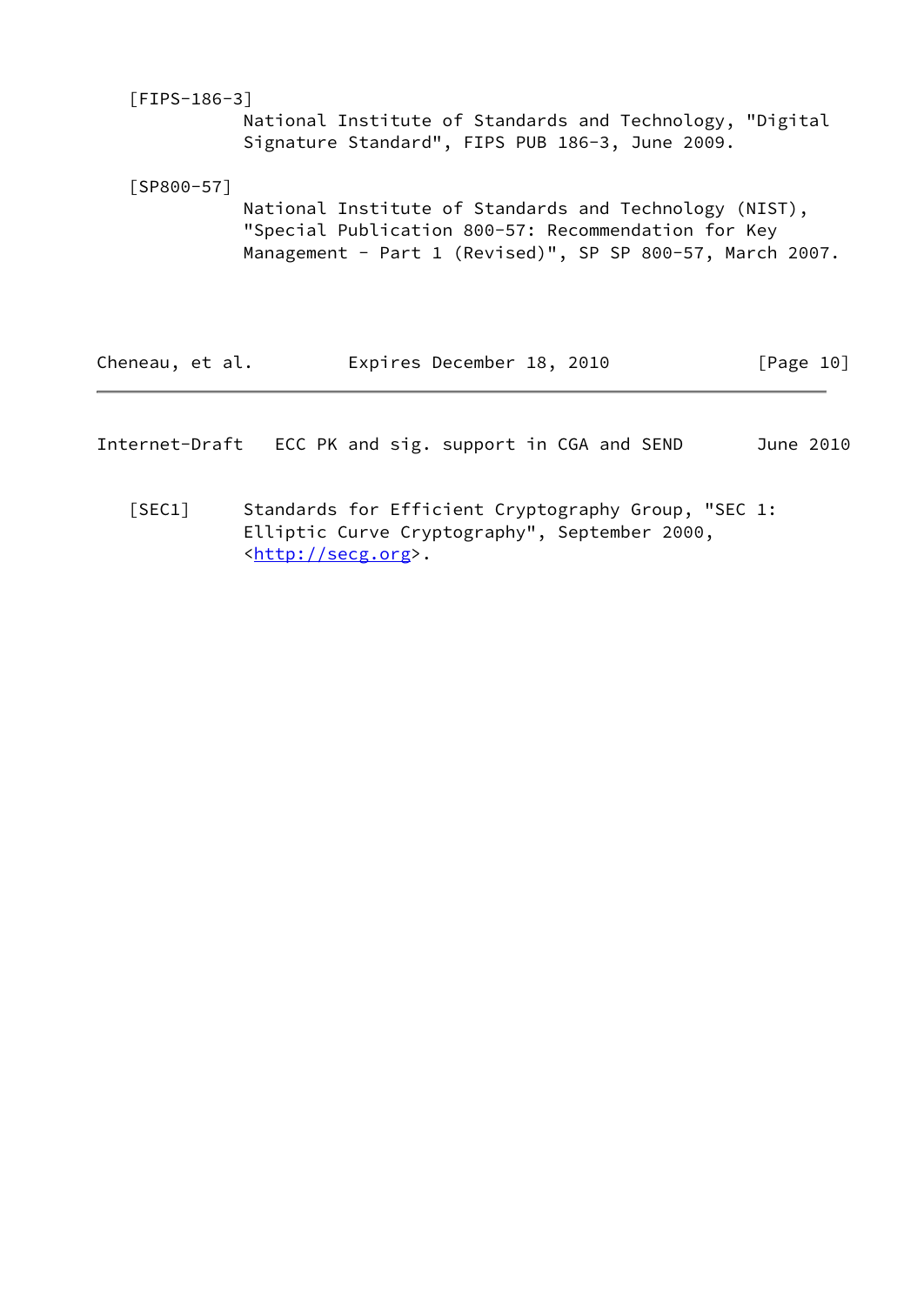<span id="page-12-1"></span>

| Cheneau, et al. | Expires December 18, 2010 | [Page 11] |
|-----------------|---------------------------|-----------|
|                 |                           |           |

<span id="page-12-0"></span>[Appendix A.](#page-12-0) On the number of Universal Signature Options supported per CGA

| Name of the elliptic<br>curve | Size of the DER-encoded Public Key<br>(bytes) |
|-------------------------------|-----------------------------------------------|
| $P - 256$                     | 88                                            |
| $P - 384$                     | 120                                           |
| $P - 521$                     | 158                                           |

Table 2: Common sizes for DER-encoded ECC Public Key

| Name of the elliptic  <br>curve | Size of the Digital Signature field<br>(without padding) |  |
|---------------------------------|----------------------------------------------------------|--|
| $P - 256$                       |                                                          |  |
| $P - 384$                       | 104                                                      |  |
| $P - 521$                       | 139                                                      |  |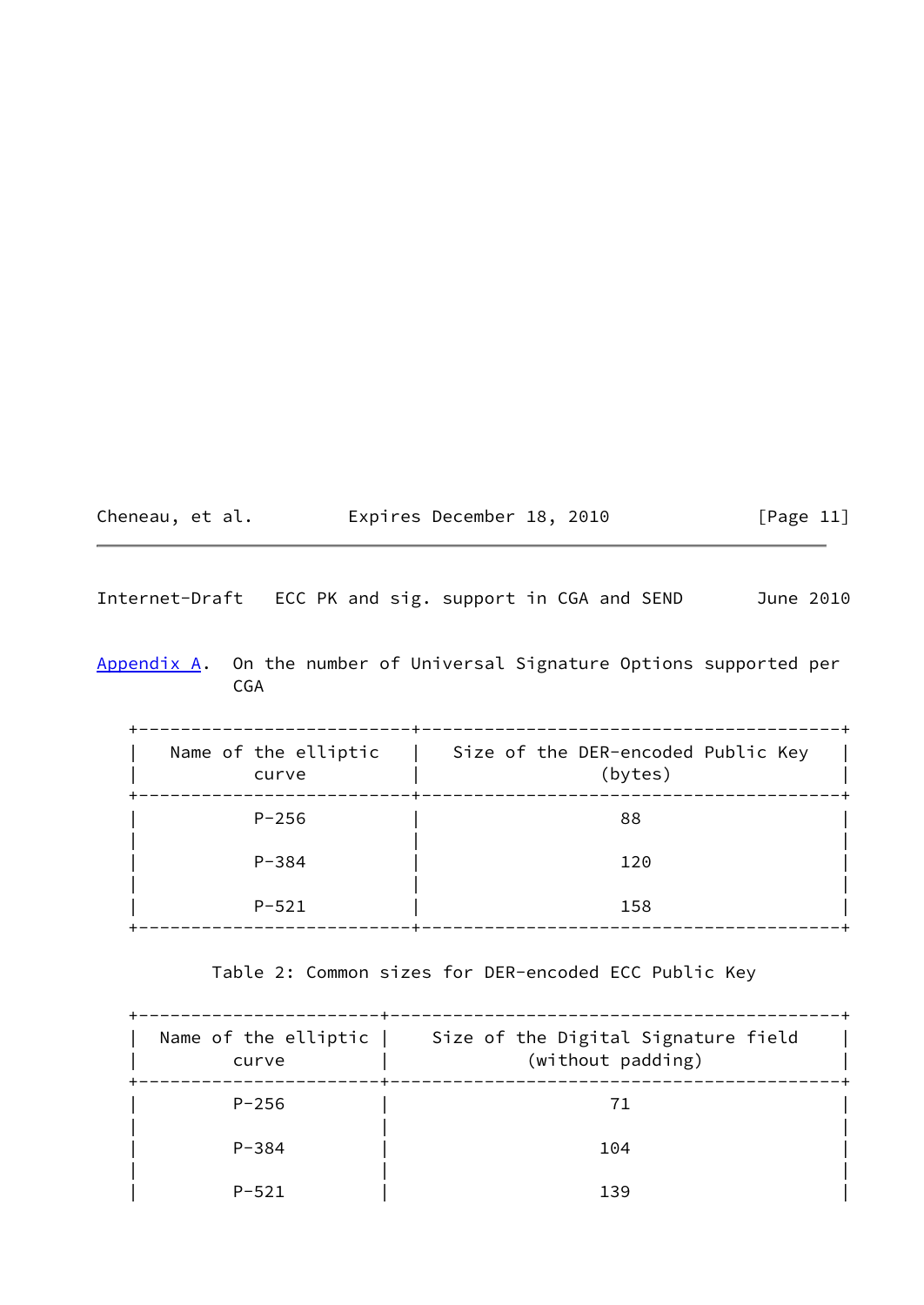#### +-----------------------+-------------------------------------------+

 Table 3: Common sizes of the Digital Signature field when using ECDSA (+ DER encoding)

 [Appendix A](#page-12-0) of document [\[cheneau-csi-send-sig-agility](#page-10-4)] emphasises the impact of the Public Key size and the number of Universal Signature Options on size of the final message. This Appendix proposes to extend previous document and to add values for ECC. Table 2 provides size for the commonly used DER-encoded ECC Public Keys. Table 3 presents common sizes for Digital Signature field when using ECDSA.

Reusing the value computed in [[cheneau-csi-send-sig-agility\]](#page-10-4), we deduce that a Router Advertisement carrying a Prefix Information Option and a Source Link-Layer Option sent from a CGA formed with a P-256 EC Public and protected by a corresponding ECDSA signature is 328 bytes long. This can be compared with the same message using a CGA carrying a 1024 bits RSA whose length is 456 bytes.

Cheneau, et al. **Expires December 18, 2010** [Page 12]

<span id="page-13-1"></span>Internet-Draft ECC PK and sig. support in CGA and SEND June 2010

<span id="page-13-0"></span>[Appendix B.](#page-13-0) Note for future work

 When specifying a new type of Signature Algorithm, a new draft may reuse the skeleton of this document by replacing ECC/ECDSA by the appropriate terminology. In this case, the new draft should include an appendix similar to  $\Delta p$  and  $\Delta p$  for a comparison with already specified signature algorithms.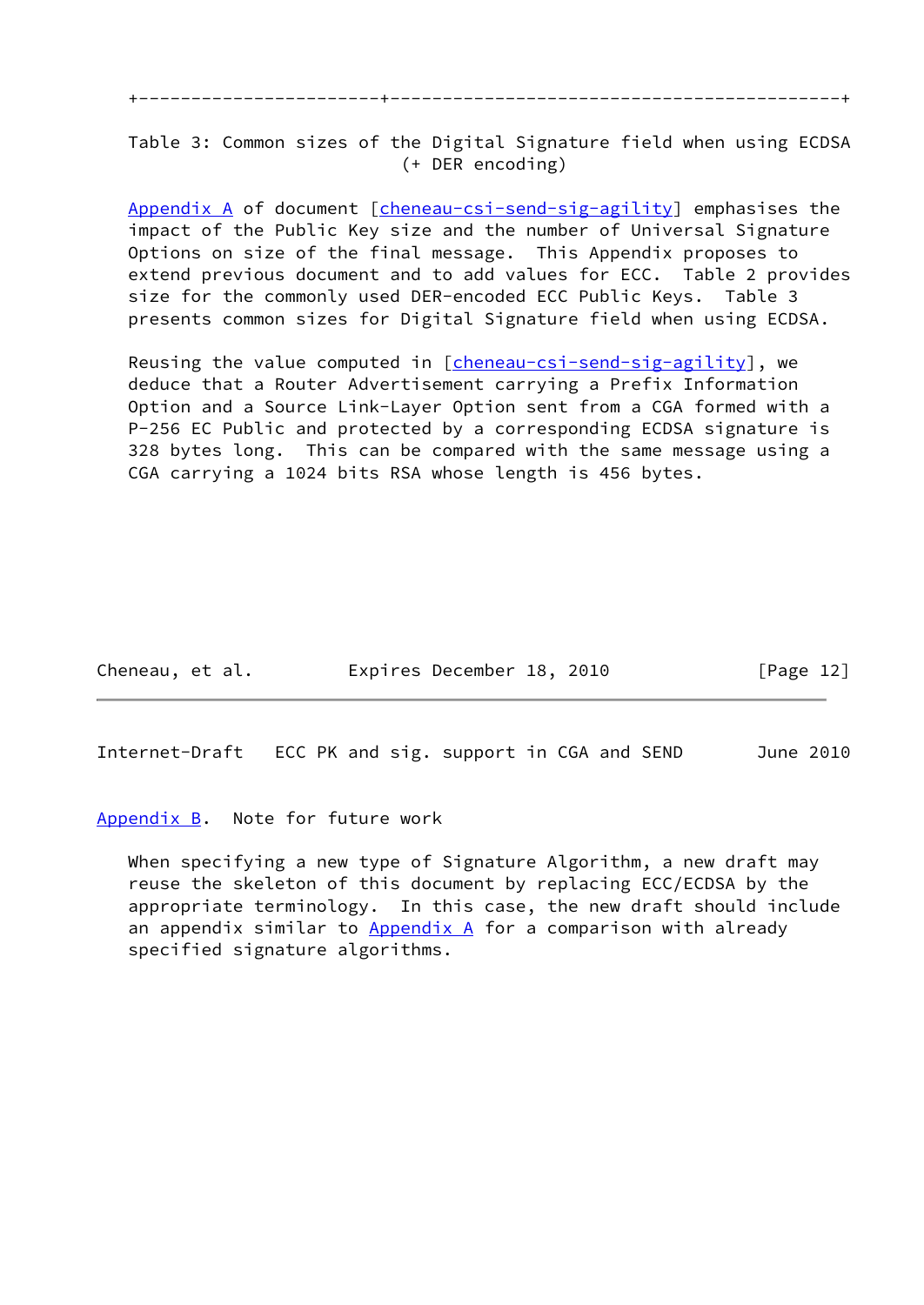Cheneau, et al. **Expires December 18, 2010**[Page 13]

<span id="page-14-0"></span>Internet-Draft ECC PK and sig. support in CGA and SEND June 2010

Authors' Addresses

 Tony Cheneau Institut TELECOM, TELECOM SudParis, CNRS SAMOVAR UMR 5157 9 rue Charles Fourier Evry 91011 France

Email: tony.cheneau@it-sudparis.eu